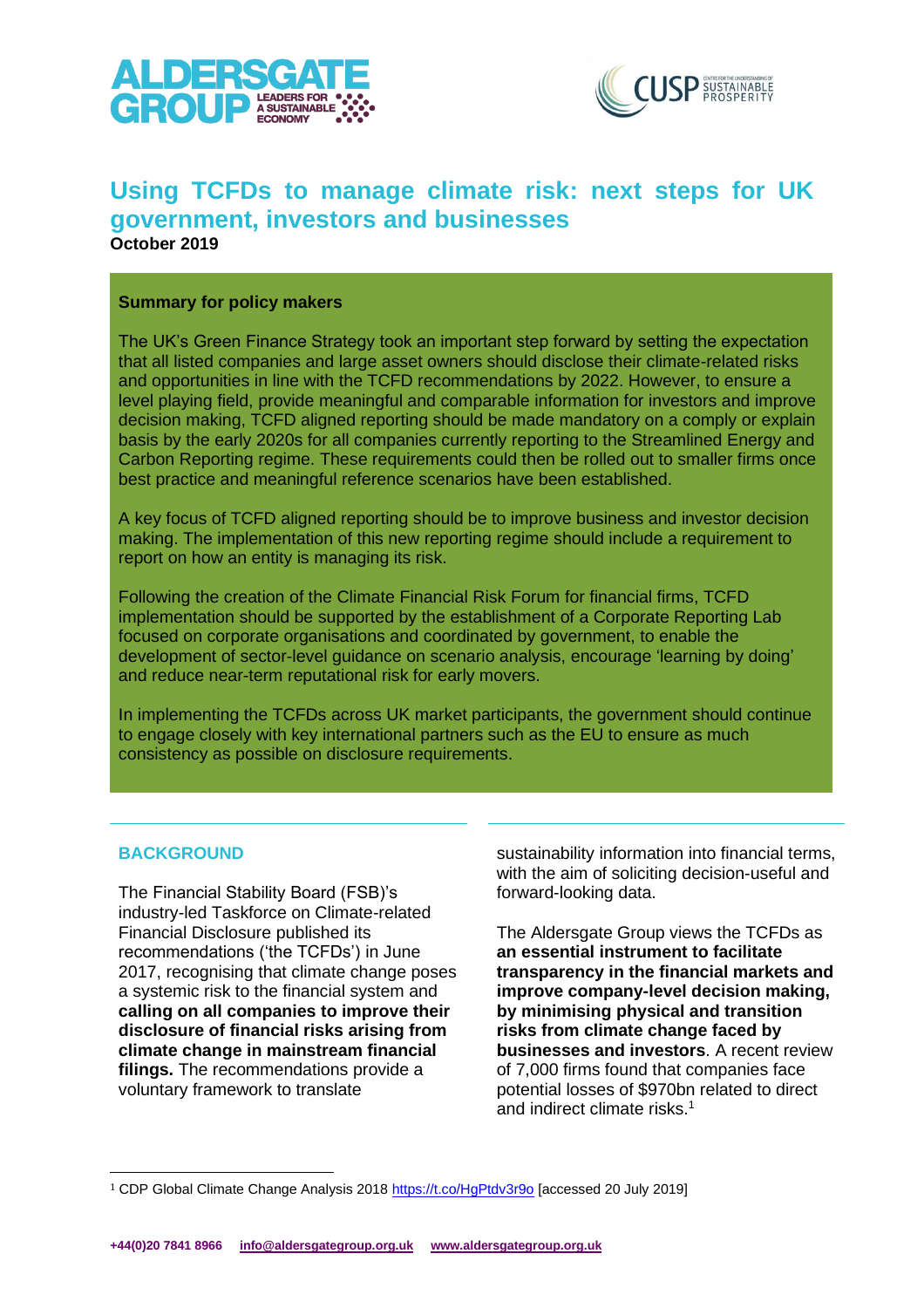



The 2018/19 reporting year is the second year where early-adopter businesses, banks and investors are trialling TCFD reporting. However, the TCFD's second status report in June 2019 found that "**not enough companies are disclosing decision-useful climate-related financial information**".<sup>2</sup> To both increase the uptake of TCFD-aligned reporting, and to ensure it is not simply an exercise in greater volume of disclosure, but **actually leads to a meaningful change in business and investment strategies to reduce exposure to climate risk**, greater policy intervention will be required.

This briefing is based on significant industry engagement, including a recent Aldersgate Group roundtable which brought together corporate and financial sector representatives to discuss early learnings from TCFD implementation and to identify how policy could best support meaningful implementation of the TCFDs.<sup>3</sup> It also builds on previous industry engagement on this topic. This briefing sets out some of the key challenges and learnings to date to produce six initial recommendations to government, businesses and investors.

### **Lessons from early implementation of TCFD reporting**

- Implementation of forward-looking climate change risk disclosure is nascent for the majority of companies, many of which are just starting the process of understanding how best to go about it.
- There will be a 'learning by doing' process, and it will take companies three to five years to get comfortable with presenting the outputs of TCFDs in a way that is coherent and leads to better decision making.
- Any approach to modelling future risks has limitations. Many companies are currently using stochastic models, which can estimate the probability of potential outcomes, and basing scenarios on Representative Concentration Pathways from the Intergovernmental Panel on Climate Change, which still leaves a high degree of uncertainty around concentration thresholds and when subsequent impacts will be felt.
- Understanding the likely physical impacts at different degrees of temperature increase is key for modelling risk, but this needs to be accompanied by an understanding of the pathways that lead to different warming scenarios and comprehensive actions to mitigate the transition risks that might arise.
- For many companies, the greatest risks are in late and disorderly transition (regulatory / transition risk), or low probability but high impact (extreme) events (physical risk).
- What companies are saying in their public disclosures differs markedly from the conversations they are having behind closed doors.
- Current risk reporting is too focused on measurement and development of precise metrics, and not enough on using the data gathered to inform decision making to mitigate or manage those risks. This needs to be rectified as the ultimate goal of TCFD aligned reporting is to improve decision making.

<sup>2</sup> FSB-TCFD (June 2019) *TCFD: 2019 Status Report*

<sup>&</sup>lt;sup>3</sup> Recommendations made in this briefing cannot be attributed to any single organisation and the Aldersgate Group takes full responsibility for the views expressed.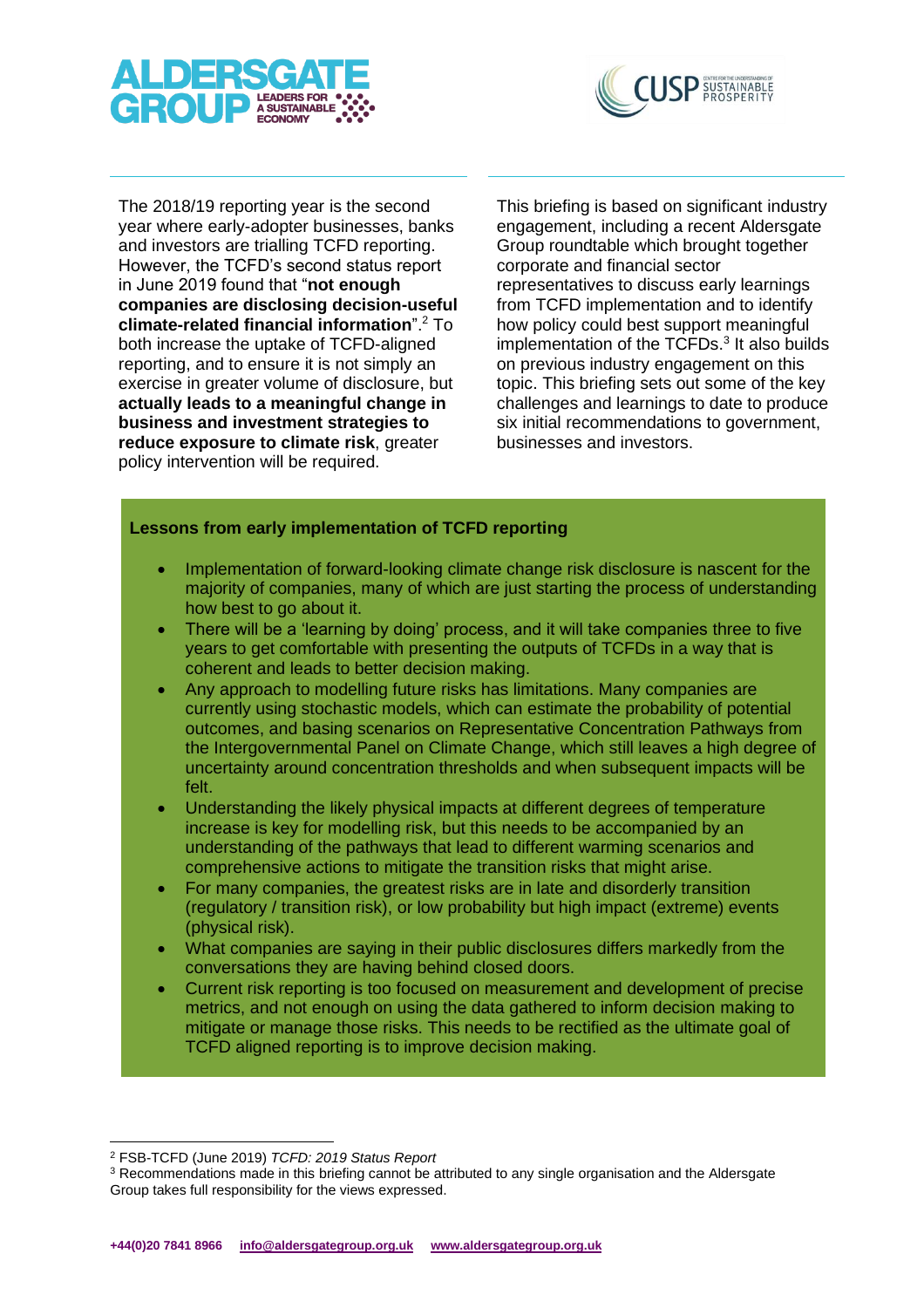



# **THE CURRENT STATE OF PLAY**

The UK was one of the first countries to formally endorse the TCFDs. The Green Finance Strategy released in July 2019 built on this, setting out the **government's expectation for all listed companies and large asset owners to disclose in line with the TCFD recommendations by 2022**. It also committed to establish a joint taskforce with UK regulators, chaired by government, to "examine the most effective way to approach disclosure, including exploring the appropriateness of mandatory reporting". The government will conduct an interim review of progress in 2020 to assess whether further action is required on TCFD implementation, and a formal review in 2022.

The government has further committed to supporting quality disclosures through data and guidance, such as that being prepared for occupational pension schemes by a new government and regulator-sponsored working group. In addition, it will consider its own climate-related financial risks as part of the 2020 Managing Financial Risks report, and through the Commonwealth Development Corporation (CDC) and UK Export Finance which will make TCFDaligned disclosures "as soon as practicable, following the close of the 2020/21 financial year".<sup>4</sup> Whilst not part of the TCFD recommendations, the Green Finance Strategy also set out an intention to work with international partners to catalyse market-led action on enhancing naturerelated financial disclosures.

From a regulatory perspective, the Prudential Regulatory Authority has already set out an expectation that banks, insurers and regulated financial firms will introduce TCFD-aligned reporting and risk management via a Supervisory Statement in April 2019. It found that "while firms are enhancing their approaches to managing the financial risks from climate change, few firms are taking a strategic approach that considers how actions today affect future financial risks."<sup>5</sup>

At the European level, the EU has published non-binding guidelines integrating the TCFD recommendations into the Non-Financial Reporting Directive, which continues to apply to large listed companies, banks and insurers.

The regulatory drivers for climate risk reporting are therefore relatively strong in the UK. However, they stop short of making TCFD reporting mandatory. Many companies remain uncertain as to how to undertake sophisticated climate risk analysis, which in turn is affecting the risk data that financial firms have about their portfolios. **There is therefore a need at this juncture to explore how policy can increase uptake of TCFD aligned reporting on a voluntary basis initially and how making it mandatory in the medium term can improve reporting practice, improve decision making and be done in a way that TCFD-aligned reporting is as practicable and userfriendly as possible for companies**.

<sup>4</sup> HM Government (July 2019) *Green Finance Strategy*

<sup>5</sup> PRA (April 2019) Supervisory Statement SS3/19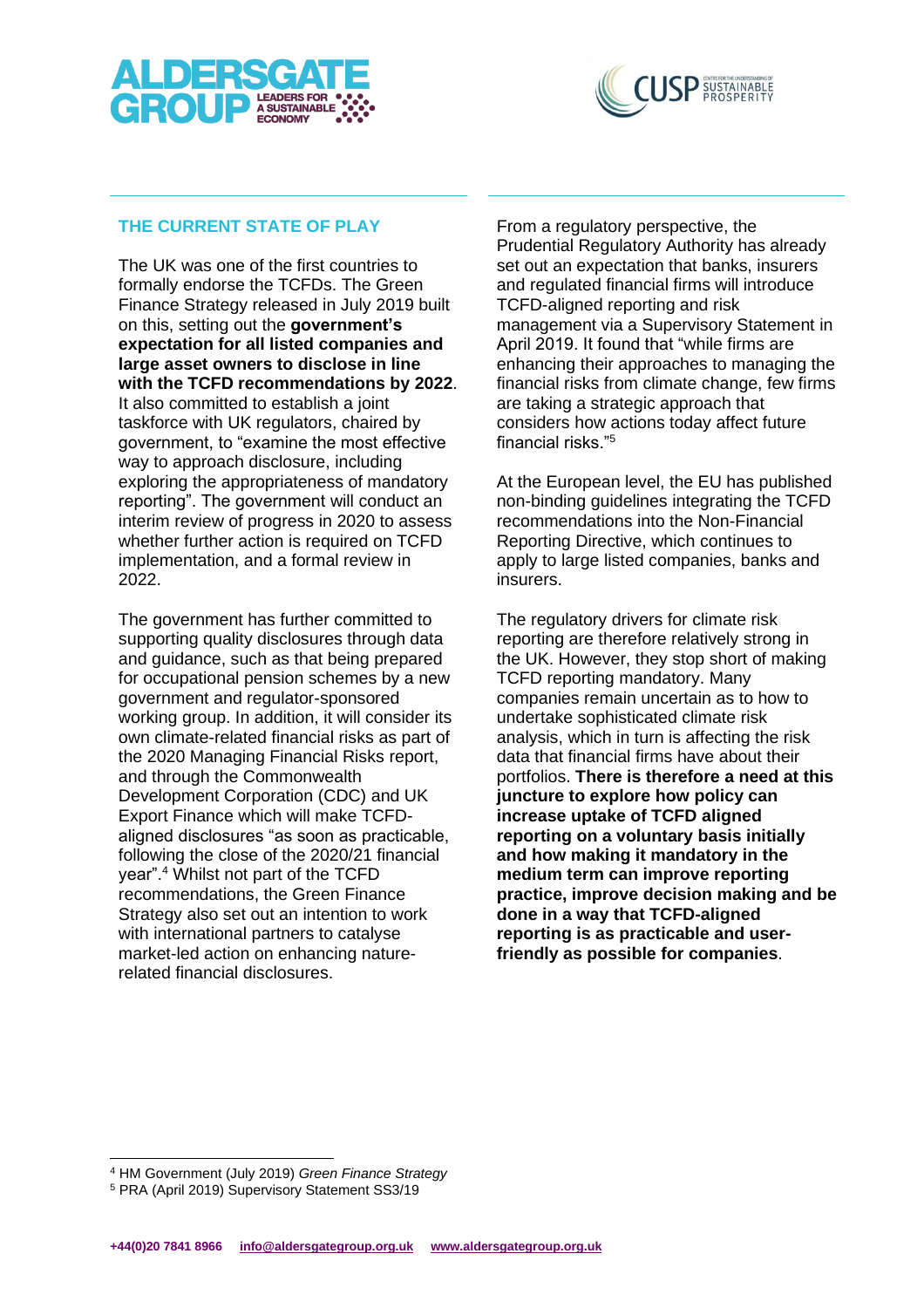



### **RECOMMENDATIONS FOR GOVERNMENT, INVESTORS AND BUSINESSES**

**1. Reporting of climate change risk must ultimately be mandatory to provide more data and create a level playing field**

**Widespread and consistent reporting of climate risk is vital to establish a level playing field amongst companies and provide complete information for investors**. As one financial services representative told us: "With all the best will in the world, we would not be doing this if the PRA hadn't required us to." Mandatory disclosure can also help close the gap between market players that are traditionally more focused on short-term risks and returns and those that by the very nature of their business have to consider long-term risks irrespective of reporting requirements. Furthermore, the more complete the data disclosed, the better businesses and investors can improve their resilience against climate-related risks. For example, the extent to which regulated financial firms complying with TCFDs understand risks is partly dependent on effective asset-level (i.e. investee or loan-holding company) disclosure. As such, **all market players must be regulated to respond to this challenge, rather than leaving leading firms to do so on a voluntary basis.** The 2019 Green Finance Strategy stopped short of making this mandatory, instead committing to review voluntary disclosure.

Mandatory disclosure is supported by industry. The Green Finance Taskforce recommended that TCFDs should ultimately be incorporated in UK legislation.<sup>6</sup>

Following an in-depth inquiry, the House of Commons Environmental Audit Committee has recommended that climate change risk and opportunity reporting should be mandatory by 2022. <sup>7</sup> Aldersgate Group corporate members have found from their experience of Mandatory Carbon Reporting that the requirement for disclosure to be mandatory and signed off at board level has been a critical tool for boosting carbon literacy across companies, highlighting vulnerabilities to future risks and increasing the salience of opportunities to boost efficiency and productivity through energy saving or climate change mitigation measures.<sup>8</sup>

It may be strategic to take a staggered approach to introducing requirements on climate risk reporting, beginning with the largest firms and rolling out to smaller firms once best practice and meaningful reference scenarios have been established. However, **a clear direction of travel for all market participants to analyse and act on their climate risks will catalyse uptake and the development of useful supporting tools.** Rolling out disclosure requirements to smaller firms will also give a clearer picture of the resilience of the entire supply chain and highlight risks that could otherwise be overlooked if large companies are the only ones reporting and undergoing risk assessments.

<sup>6</sup> Green Finance Taskforce (March 2018) *Accelerating Green Finance*

<sup>7</sup> House of Commons Environmental Audit Committee (June 2018) *Greening Finance: embedding sustainability in financial decision making*

<sup>&</sup>lt;sup>8</sup> Previous submissions to government consultations available upon request.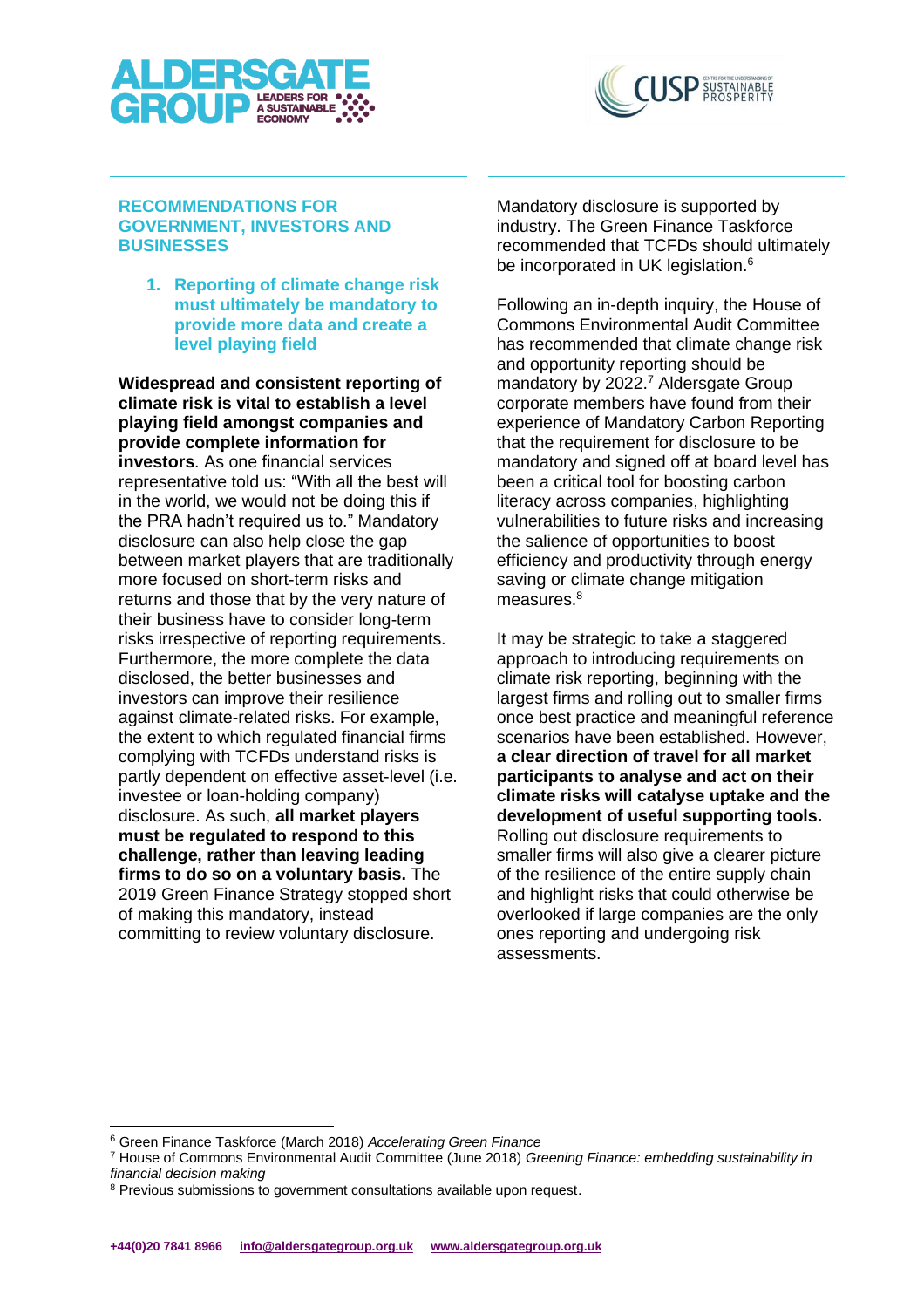



Compliance with mandatory disclosure will need to be well-enforced to ensure that poor disclosure is not understood by stakeholders as a lack of risk, putting those companies who are transparent at a disadvantage.

It is worth noting that TCFD guidelines currently ask for climate risks to be reported only when they are assessed by the company to be a principal risk and source of uncertainty. To ensure a level playing field, policy needs to close this loophole by demanding companies taking this position to justify why they are not classifying climaterelated risks as principal risks, in line with the comply or explain approach we discuss below.

**Government can help to create 'safe harbour' provisions for those who report on climate risk** and potentially expose themselves to more immediate challenges, by making it more risky for those who haven't disclosed properly (i.e. through liability).

### **2. Government should require companies to disclose what actions they are taking to manage identified risk**

As the government's Green Finance Strategy points out, **"disclosure is only useful if it guides decision-making"**. 9 However, early experience of TCFD reporting shows that disclosers tend to get caught up in trying to put precise metrics on risks, with insufficient focus on taking action to mitigate them.

Moreover, the inevitable limitations of modelling mean that trying to accurately predict risk can distract companies from managing it.

# **A clear linkage must be made between**

**reporting and action.** For example, the PRA sets out an expectation in its Supervisory Statement that firms must evidence how they will mitigate the identified financial risks and have a credible plan or policies in place for managing exposures. This should be incorporated into the government's expectations for all large companies and asset owners: **reports should include information on the measures taken by firms to manage their identified climate risks,** and any assumptions used in scenario analysis.

One helpful approach to focus on risk management in the initial stages may be for companies to **identify broad risks and then boil these down to the two or three areas with the most significant impacts,**  improving understanding over time. Companies can then analyse whether or not they are managing those risks appropriately. For example, a bank could consider whether its business customers are prepared for climate change, rather than undertaking modelling on precise temperature differences. This is aligned with the **current corporate approach to risks, which are often discussed in qualitative rather than quantitative terms.** For example, rather than asking consultants to model specific scenarios, clients are interested in understanding how to secure the value of the assets they have.

<sup>9</sup> HM Government (July 2019) *Green Finance Strategy*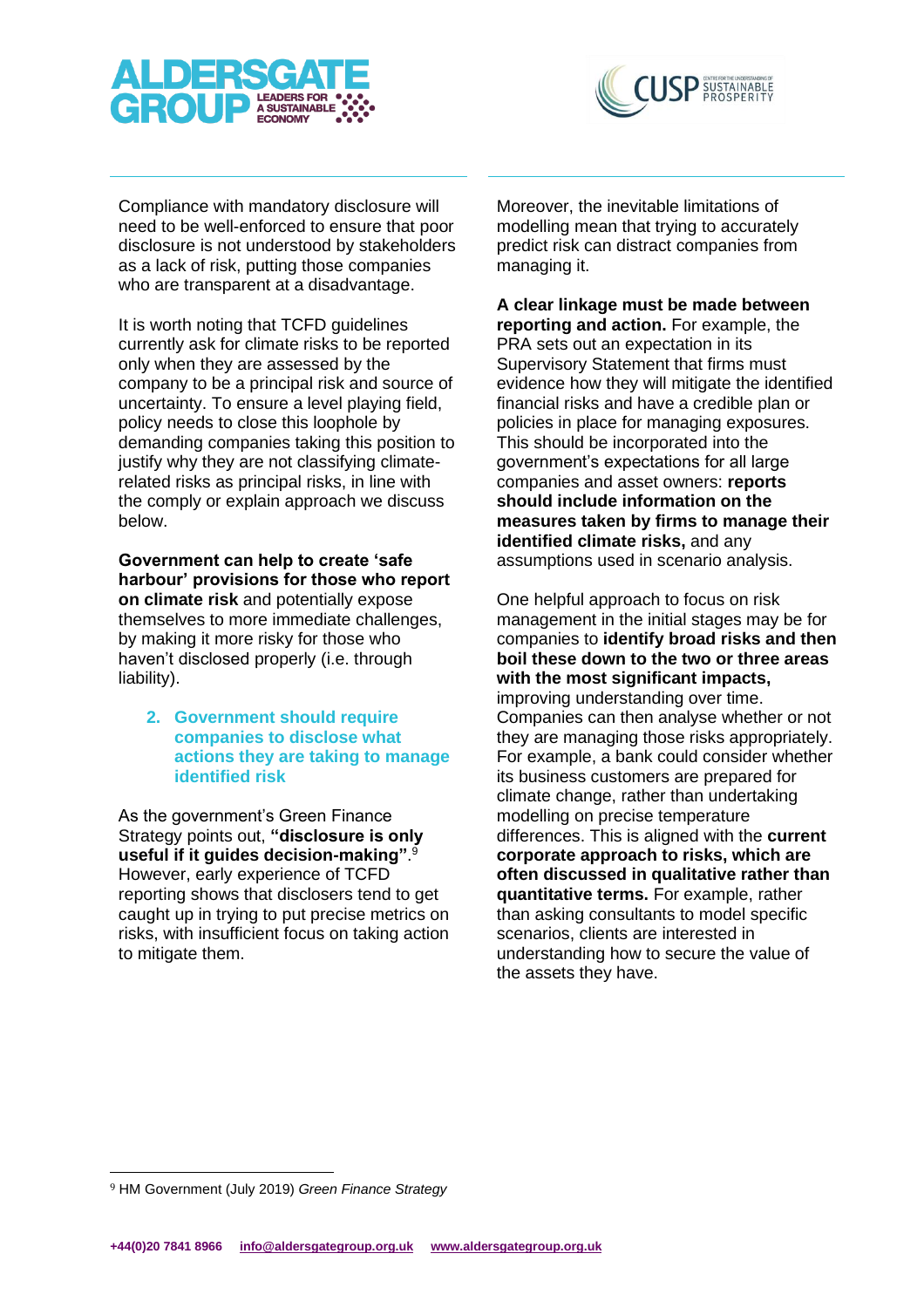



# *What we heard*

If it doesn't result in a positive difference, what's the point?

**To be meaningful, financial risk from climate change must be incorporated into mainstream annual financial filings, presented under a specific risk category that clearly sets out the material and long-term regulatory and physical risks linked to climate change. This information must have board level accountability to ensure adequate strategic oversight**. Corporate environment teams should work closely with their finance teams and C-suite executives in preparing TCFD-aligned reports to ensure that the data produced is then translated into appropriate decisions. Third party climate risk assessors then can be brought in to assess whether risk analysis approaches are appropriate and identify possible next steps. This could be incorporated into the annual assurance process that many large companies undertake.

### **3. Market participants must be encouraged to look far beyond usual business planning timelines**

There is a mismatch between the stated intentions of the TCFDs, and what they can actually deliver given current business practice and modelling limitations. A major challenge is that investors and corporates alike tend to prioritise short-term risk in their decision making. For example, the retail sector uses standard viability statements with detailed risk considerations on a threeyear time horizon.

The number itself is almost irrelevant. A perfect model gets us away from understanding and managing risk.

In standard financial calculations, a discount rate is applied to future value, which also underplays the financial impact of future risks.

**Getting climate change risk onto the risk register and seeing it as material, even with TCFDs, remains very challenging.**  Climate modelling and analysis is not currently seen as sufficiently robust, so these risks cannot compete with other better quantified and more immediate risks. Moreover, there is a great deal of uncertainty: circumstances can change significantly between now and 2050, so the likelihood of those risks coming to fruition may seem remote from the perspective of the business planning process. To compound this, businesses and investors do not necessarily see climate change as a risk to the viability of any one institution – rather, it represents a substantial threat to the whole economic system, given the interdependence of big institutions.

To help address this, **disclosers should be required to explain and justify why they are not including longer-term material risks in reporting, or why they do not see them as material**. 'Comply or explain' is a well-recognised approach across existing voluntary and mandatory reporting requirements. This should prompt investors, accountants, auditors and other stakeholders to raise questions about why companies are not thinking more long-term. Once one or two businesses start to move the dial on longer-term thinking, other businesses will rebuild consensus around that.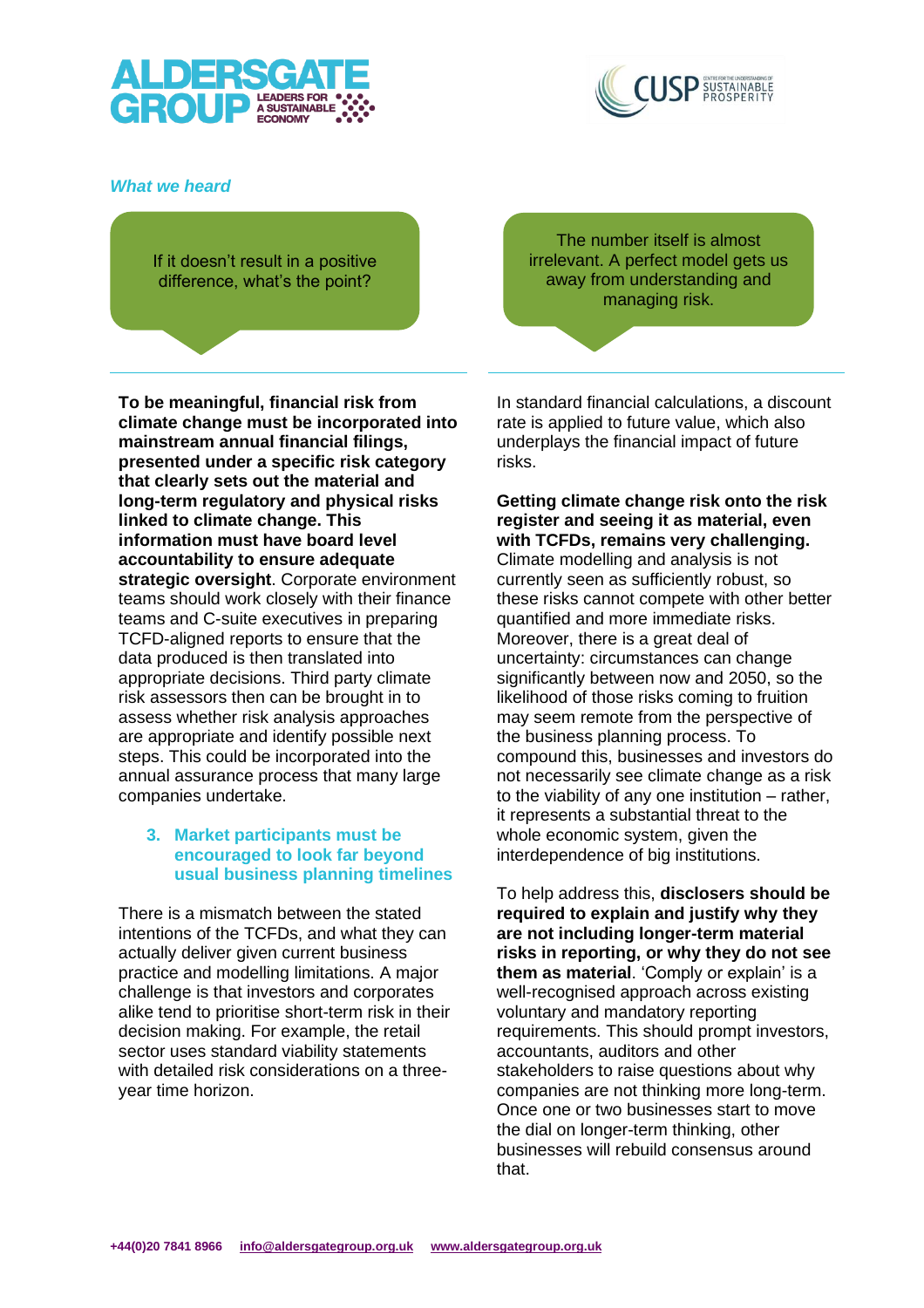



# **4. A Corporate Reporting Lab should be established to develop impartial sectoral scenario guidance**

Initial guidance from government on assumptions of a 1.5°C scenario (the stated goal of the Paris Agreement) and a 4°C scenario (the current trajectory of warming) would be valuable to help ensure comparability between companies at the initial stages of implementation. This may take the form of an **endorsement of IPCC scenarios and/or commissioning Committee on Climate Change analysis for a more granular view of different temperature increases in the UK context**. Guidance should include recommendations on looking at both physical and transition risks.

In addition, **sectoral-level guidance based on an agreed baseline is needed to get a comparable 'value at risk' number across companies in the same industry and create a level playing field.** To illustrate why this is valuable, the Prudential Regulatory Authority is asking banks to hold additional capital against identified climate risks, so a divergence of scenarios may become a competitive advantage (or disadvantage) and can lead to arbitrage.

However, it is important to remember at this early stage the need to balance improving data quality, transparency and comparability on the one hand with the need to foster innovation and allow for some flexibility in this developing space on the other hand.<sup>10</sup>

The appropriate author of sectoral guidance may vary by sector. Guidance needs to be built on the experience of industry, but scenarios must not be diluted by conflicts of interest. Government should establish a Corporate Reporting Lab to help industries pilot approaches and identify best practice, which can gather input from trade associations and industry while remaining independent in producing sectoral guidance. To some extent, this is already being taken on by cross-industry platforms: the Network for Greening the Financial System is developing scenarios for financial firms for example. Where progress is lagging and industries are less regulated however, a government-convened Lab can help give structure to conversations around appropriate scenarios and ensure a level of standardisation of approach across industries. These conversations should include all relevant stakeholders, including regulators, academics and NGOs to ensure guidance is appropriate and the methodology is robust. This should also integrate the outputs of the TCFD and the Climate Financial Risk Forum.<sup>11</sup>

<sup>10</sup> GFMA (June 2019) *Sustainable Finance Survey Report*

<sup>11</sup> [https://www.bankofengland.co.uk/news/2019/march/first-meeting-of-the-pra-and-fca-joint-climate-financial-risk](https://www.bankofengland.co.uk/news/2019/march/first-meeting-of-the-pra-and-fca-joint-climate-financial-risk-forum)[forum](https://www.bankofengland.co.uk/news/2019/march/first-meeting-of-the-pra-and-fca-joint-climate-financial-risk-forum) [accessed 31 July 2019]